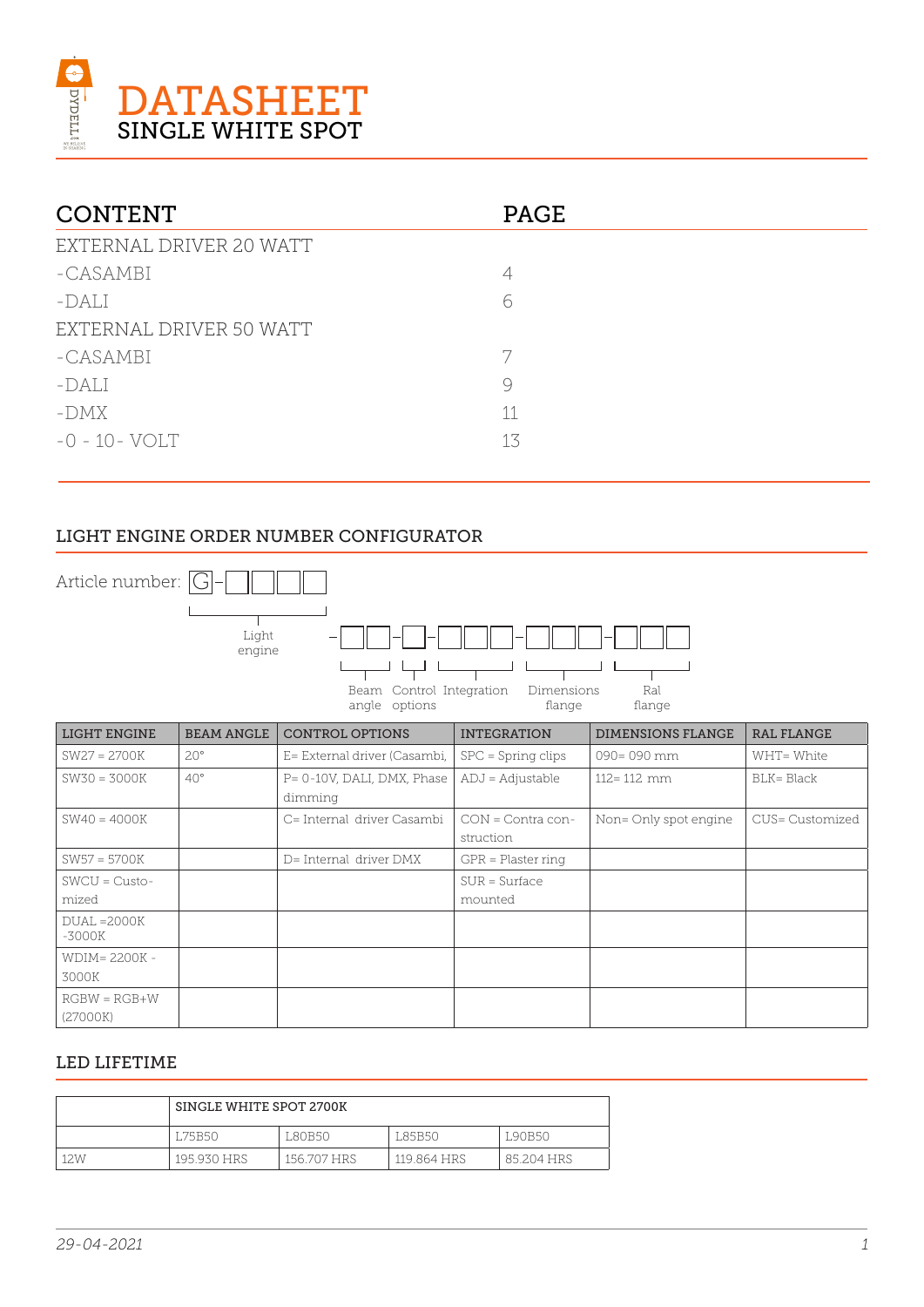

## 1. MEASUREMENTS

|                                         | <b>SPOT ENGINE</b>    | <b>SW</b>                            | DW/RGB+W                                                |
|-----------------------------------------|-----------------------|--------------------------------------|---------------------------------------------------------|
| Plaster ring                            | $\varnothing$ 55,4 mm | H 70 mm                              | H 86 mm                                                 |
| Spot engine                             | $\varnothing$ 55,4 mm | H 70 mm                              | H 86 mm                                                 |
| Spring clips                            | $\varnothing$ 55.4 mm | H 70 mm                              | H 86 mm                                                 |
| Surface mounted pin spot                | $\varnothing$ 110 mm  | H 120mm x Ø 110mm                    | H 120 mm $\times$ Ø 110 mm                              |
| Flange size (spring clips)              |                       | 1mm x Ø90mm, 1mm x Ø112 mm or custom | $1$ mm x $\emptyset$ 90 mm, $1$ mm x $\emptyset$ 112 mm |
|                                         |                       |                                      | or custom                                               |
| Drill diameter of flange (spring clips) |                       |                                      | Ø 76 mm                                                 |

## 2. SPECIFICATIONS

| <b>LIGHT SOURCE</b>                  | <b>VOLTAGE</b>                                                                        |
|--------------------------------------|---------------------------------------------------------------------------------------|
| Light composition                    | Single white                                                                          |
| Lumen output                         | Ca. 500-600 Lumen                                                                     |
| Control options                      | Integrated driver: Casambi, DMX External driver (SW/DW): DALI, 0-10V,<br>Casambi, DMX |
| Dimming options                      | 0-10V, Casambi, DMX, DALI (sw)                                                        |
| Luminaire type, assembly, adjustable | Ceiling build in, plaster rings, Spring clips, Spot engine, Surface mounted           |
| Dimensions                           | See technical drawings                                                                |
| Flange                               | Aluminium                                                                             |
| Heat sink                            | Casting aluminium                                                                     |
| Finish / colour                      | Powder coated - Black, White, Customized, Anodised                                    |
| Protection marking compliance        | <b>IP20, CE</b>                                                                       |
| Warranty                             | 2 years                                                                               |
| Produced in                          | The Netherlands                                                                       |
| Specials                             | Customized version, Light colour, colour Rendering                                    |
| Colour rendering index               | CRI 85-95                                                                             |
| Lifespan                             | 70% after 50.000H                                                                     |
| Internal driver                      | Voltage: 24 VDC, Power: 12W max                                                       |
| External drive                       | Current: 950mA, Power: 12W max                                                        |

## 3. MAXIMUM REMOTE MOUNTING DISTANCE OF LED LOAD

AWG 20 (0.52 mm2) - 14 m

AWG 19 (0.65 mm2) - 18 m

AWG 18 (0.82 mm2) - 22 m

AWG 17 (1.04 mm2) - 28 m

AWG 16 (1.31 mm2) - 36 m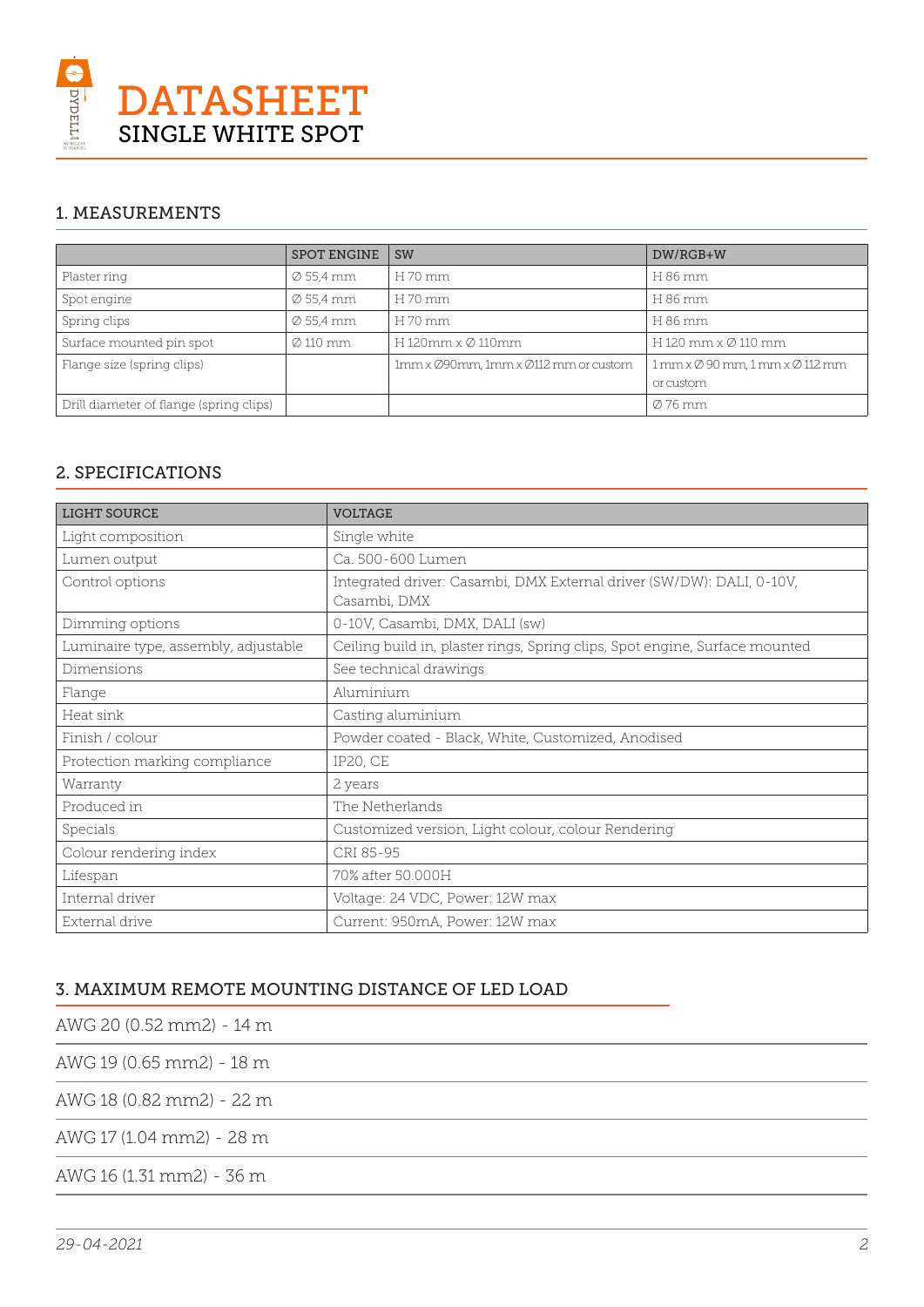

### 4. MECHANICAL DETAILS

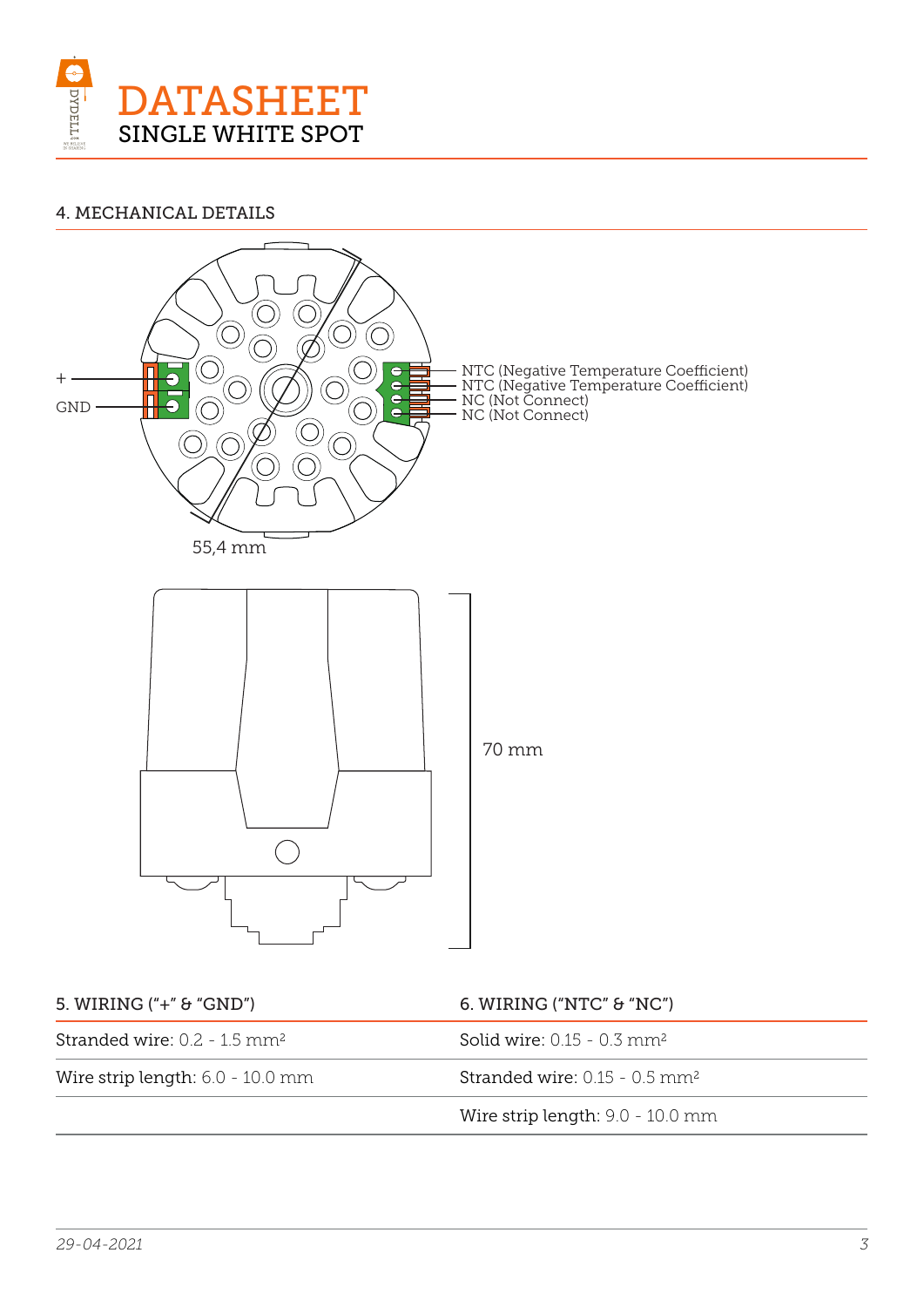

External driver 20 WATT CASAMBI

ART. NR. 99-09-004

## 2. EXTERNAL DRIVER CASAMBI 20 WATT MECHANICAL DETAILS

Length (L): Typical: 153.1 mm, maximum: 153.6 mm

Width (W): Typical: 76.2 mm, maximum: 76.7 mm

Height (H): Typical: 30.1 mm, maximum: 30.6 mm



## 3. WIRING INPUT

Solid wire: 0.2 - 3.0 mm2

Stranded wire: 0.2 - 3.0 mm2

Wire strip length: 9.0 mm

### 4. WIRING OUTPUT

Stranded wire: 0.5 - 1.5 mm2

Wire strip length: 9.0 mm

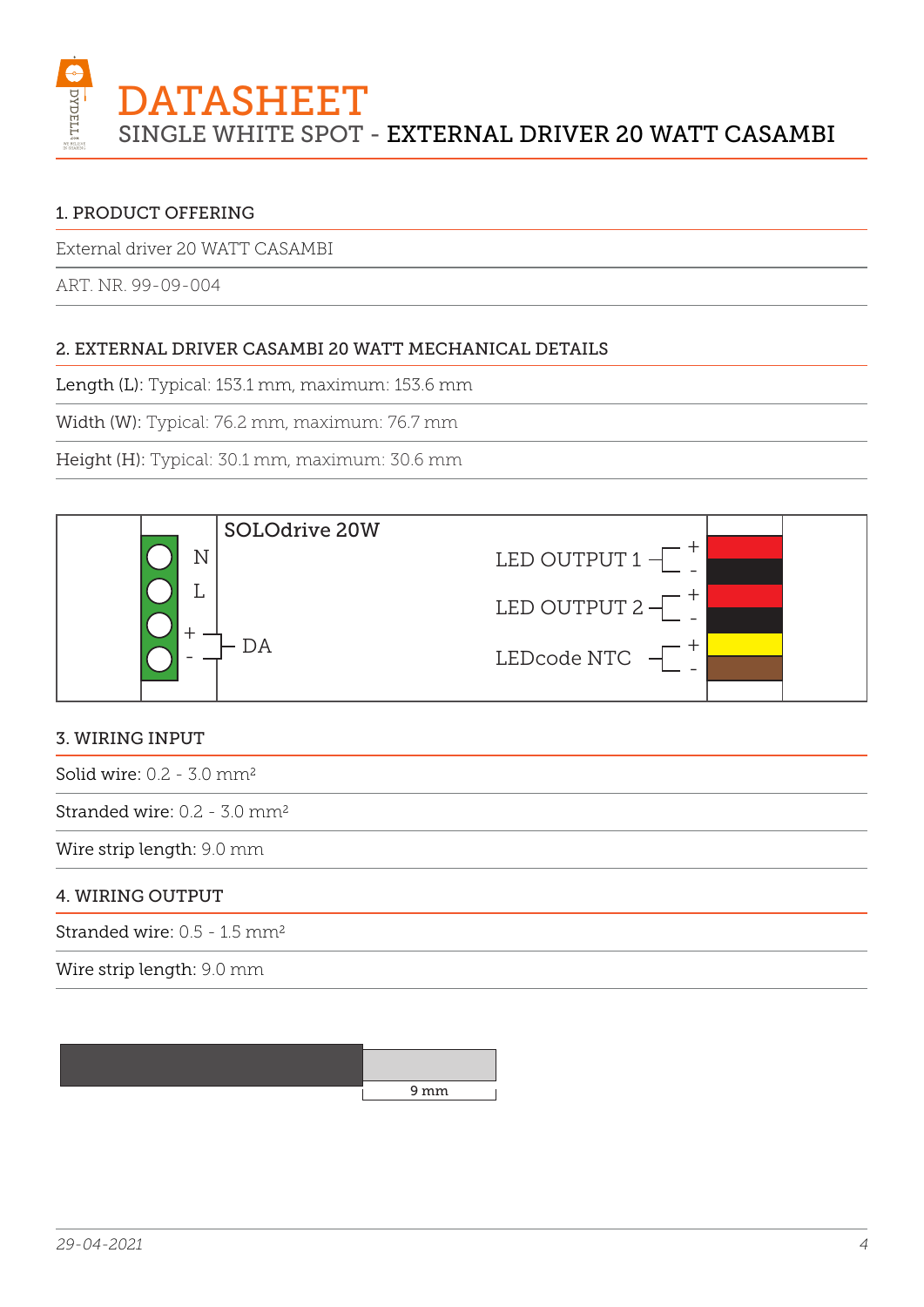DYDELL DATASHEET SINGLE WHITE SPOT - EXTERNAL DRIVER 20 WATT CASAMBI

## 5. CONNECTING THE SPOT TO THE DRIVER

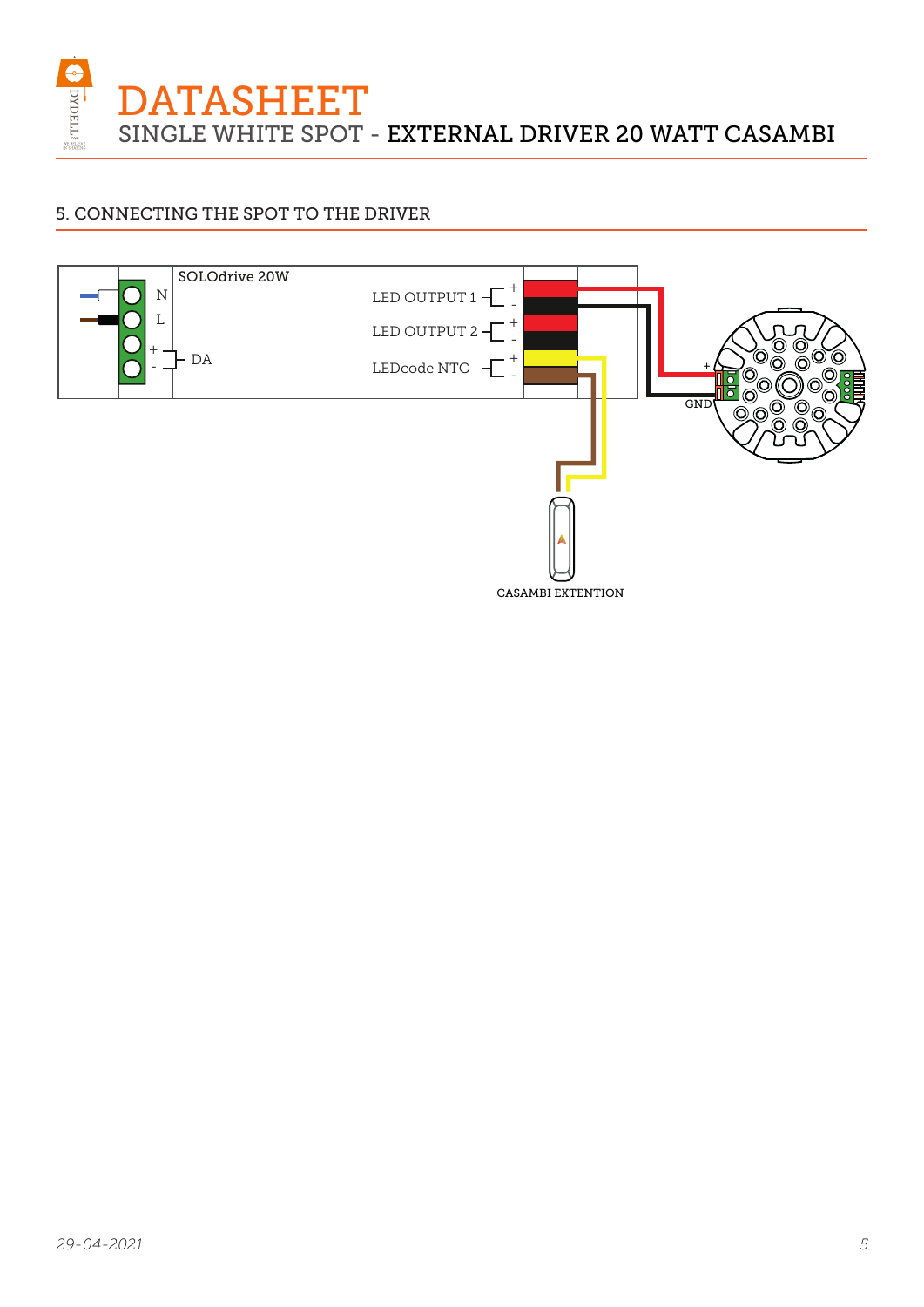

External driver 20 WATT DALI

ART. NR. 99-09-004

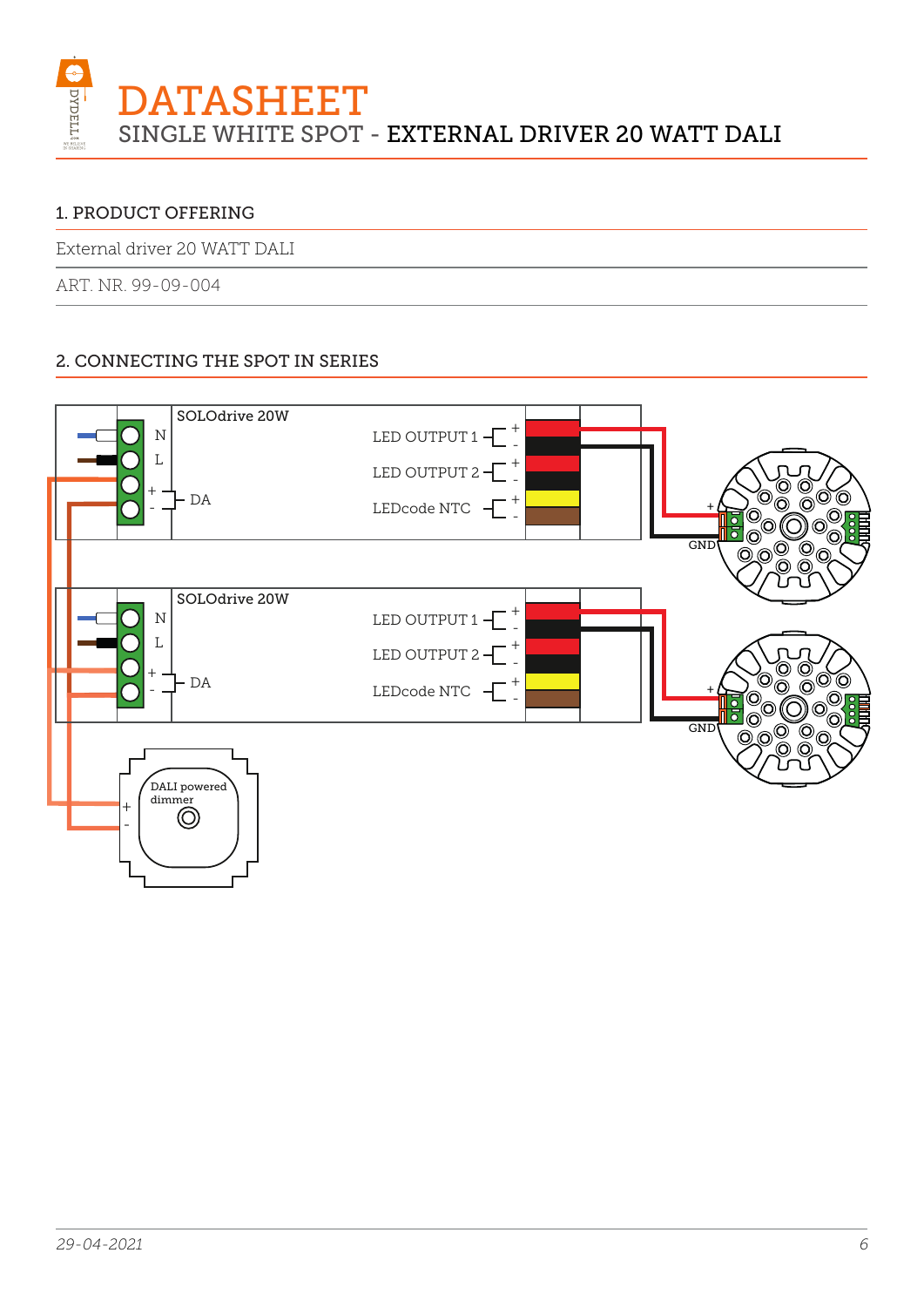

External driver 50 WATT CASAMBI

ART. NR. 99-09-012

## 2. EXTERNAL DRIVER CASAMBI 50 WATT MECHANICAL DETAILS

Length (L): Typical: 153.1 mm / 6.03 in, maximum: 153.6 mm / 6.05 in

Width (W): Typical: 76.2 mm / 3.00 in, maximum: 76.7 mm / 3.02 in

Height (H): Typical: 30.1 mm / 1.19 in, maximum: 30.6 mm / 1.20 in



#### 3. WIRING INPUT

Solid wire:  $0.5 - 1.5$  mm<sup>2</sup>

Stranded wire: 0.5 - 1.5 mm2

Wire strip length: 9.0 mm

#### 4. WIRING OUTPUT

Stranded wire: 0.5 - 1.5 mm2

Wire strip length: 9.0 mm

9 mm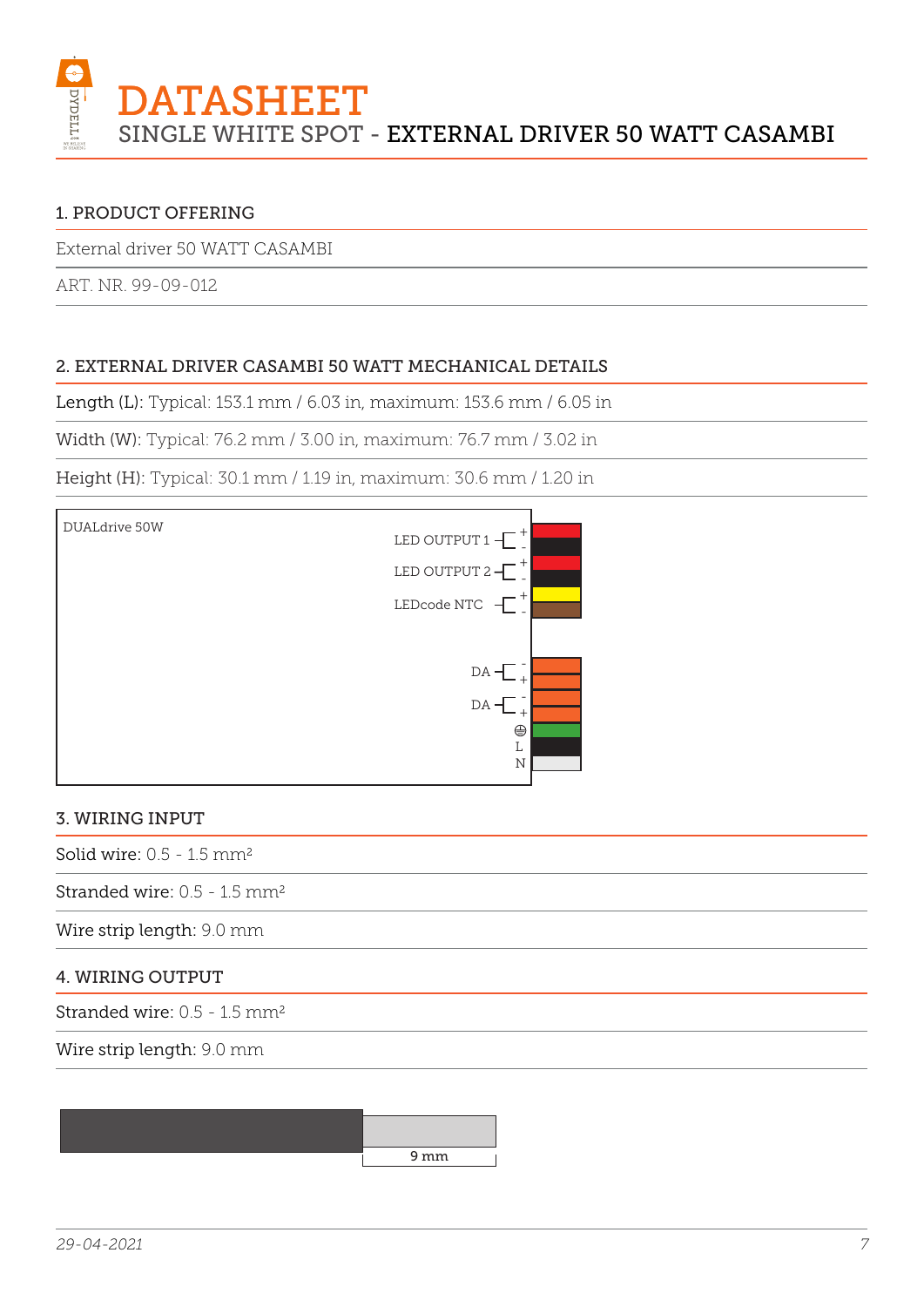**ATASHEET** SINGLE WHITE SPOT - EXTERNAL DRIVER 50 WATT CASAMBI

## 5. CONNECTING THE SPOT IN SERIES

**OVDELLE** 

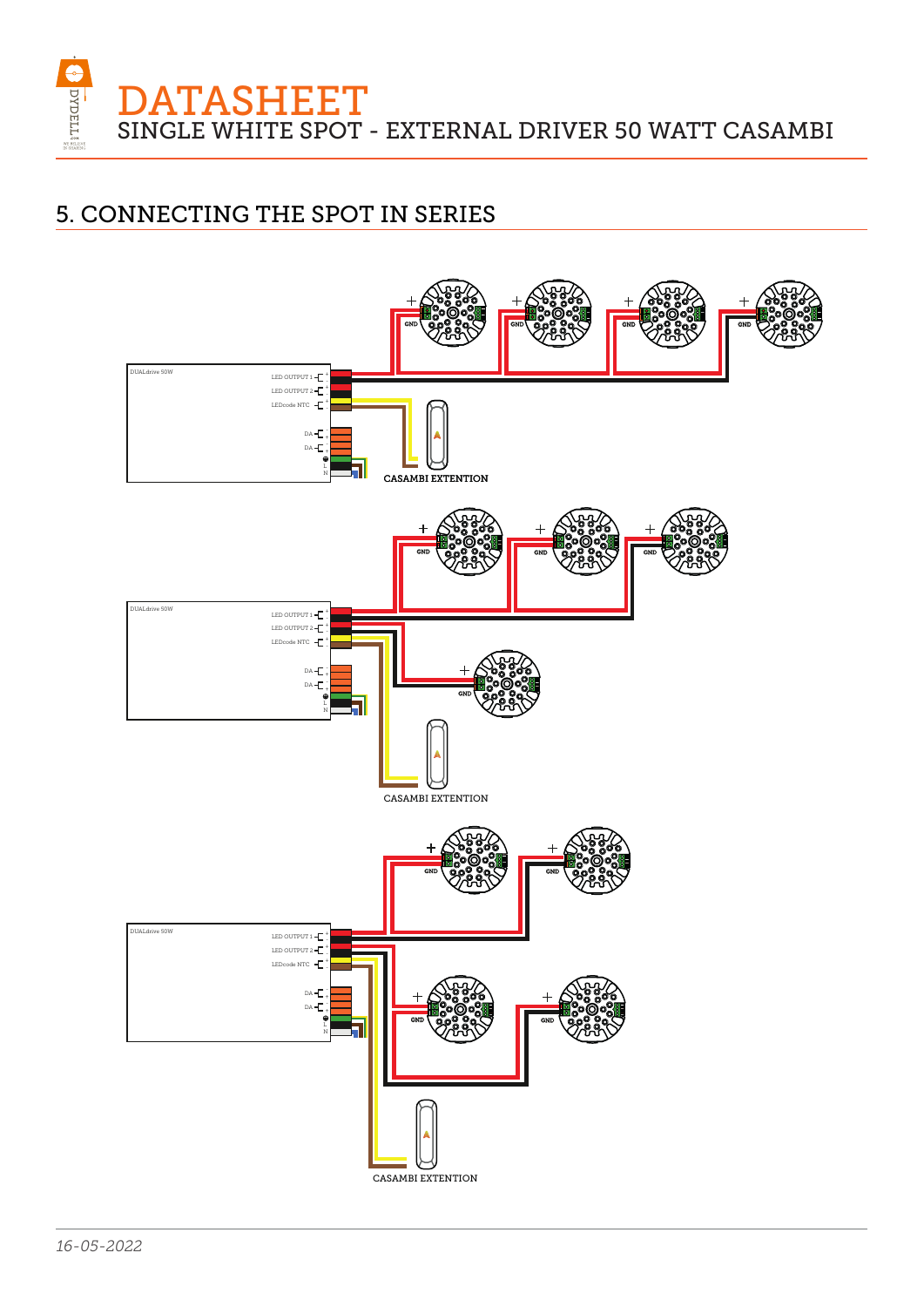

External driver 50 WATT DALI

ART. NR 99-09-012

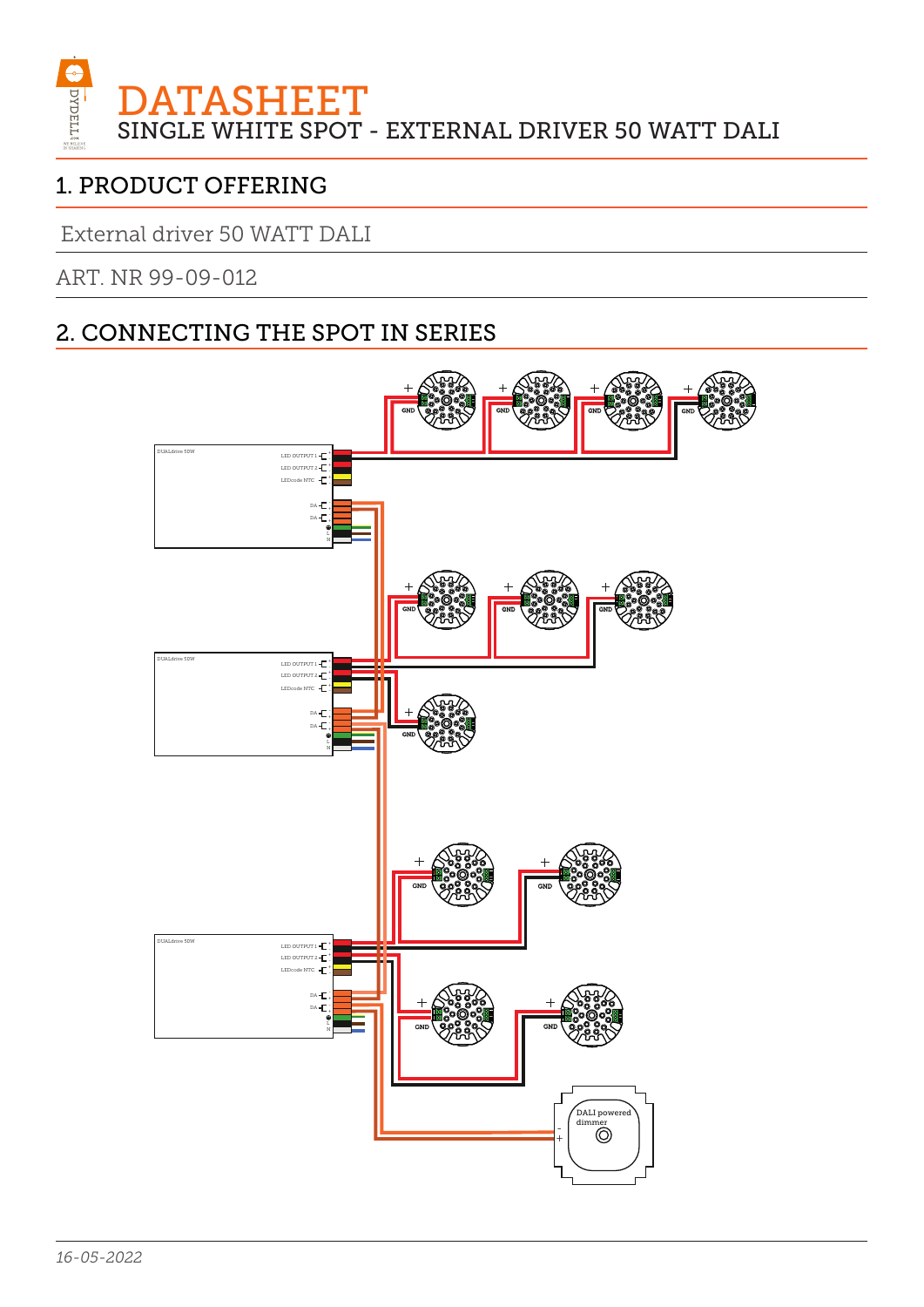

EXTERNAL DRIVER 50 WATT DMX

ART. NR. 99-09-021

## 2. EXTERNAL DRIVER CASAMBI 50 WATT MECHANICAL DETAILS

Length (L): Typical: 153.1 mm, maximum: 153.6 mm

Width (W): Typical: 76.2 mm, maximum: 76.7 mm

Height (H): Typical: 30.1 mm, maximum: 30.6 mm



#### 3. WIRING INPUT

Solid wire:  $0.5 - 1.5$  mm<sup>2</sup>

Stranded wire: 0.5 - 1.5 mm2

Wire strip length: 9.0 mm

#### 4. WIRING OUTPUT

Stranded wire: 0.5 - 1.5 mm2

Wire strip length: 9.0 mm

9 mm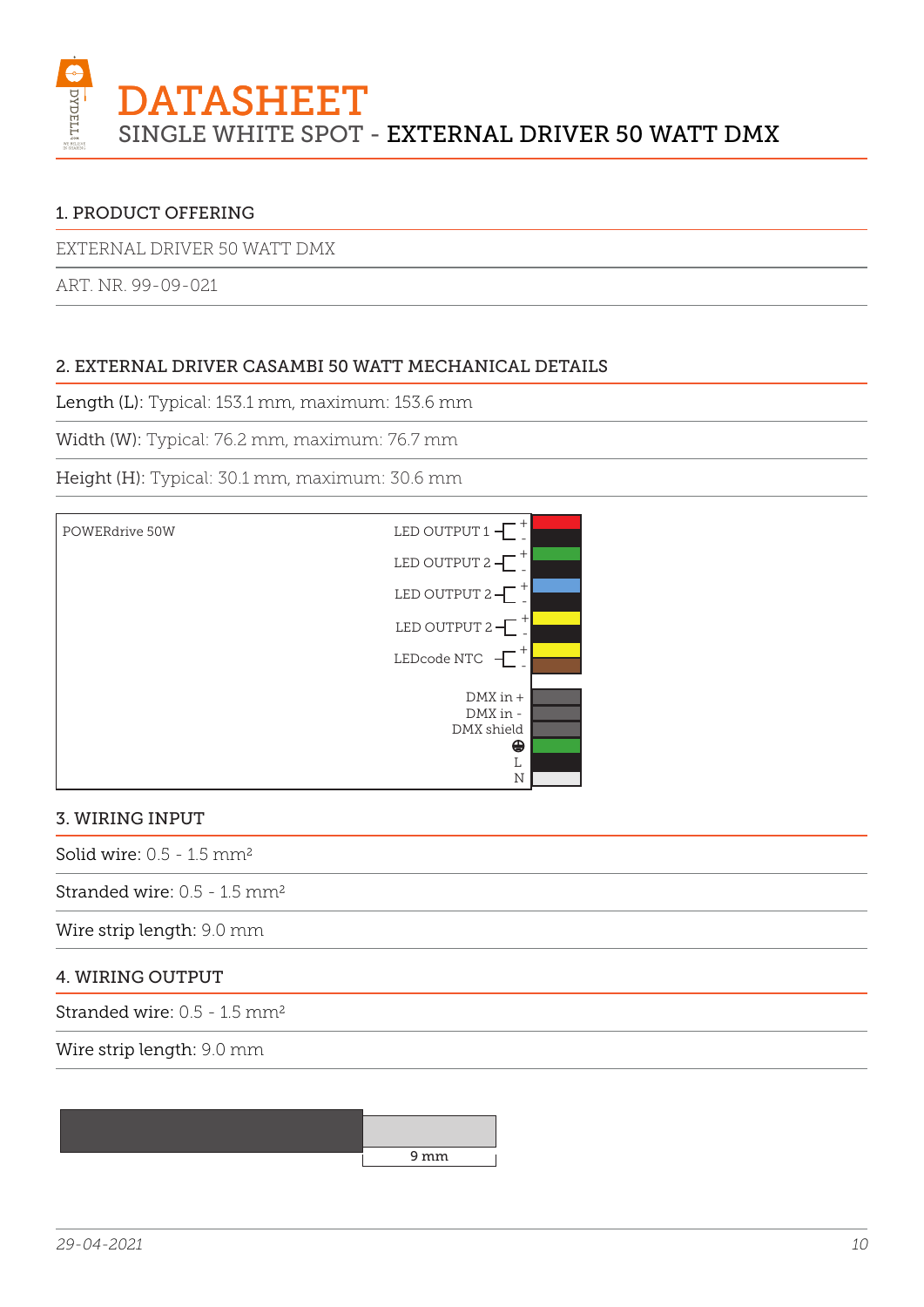

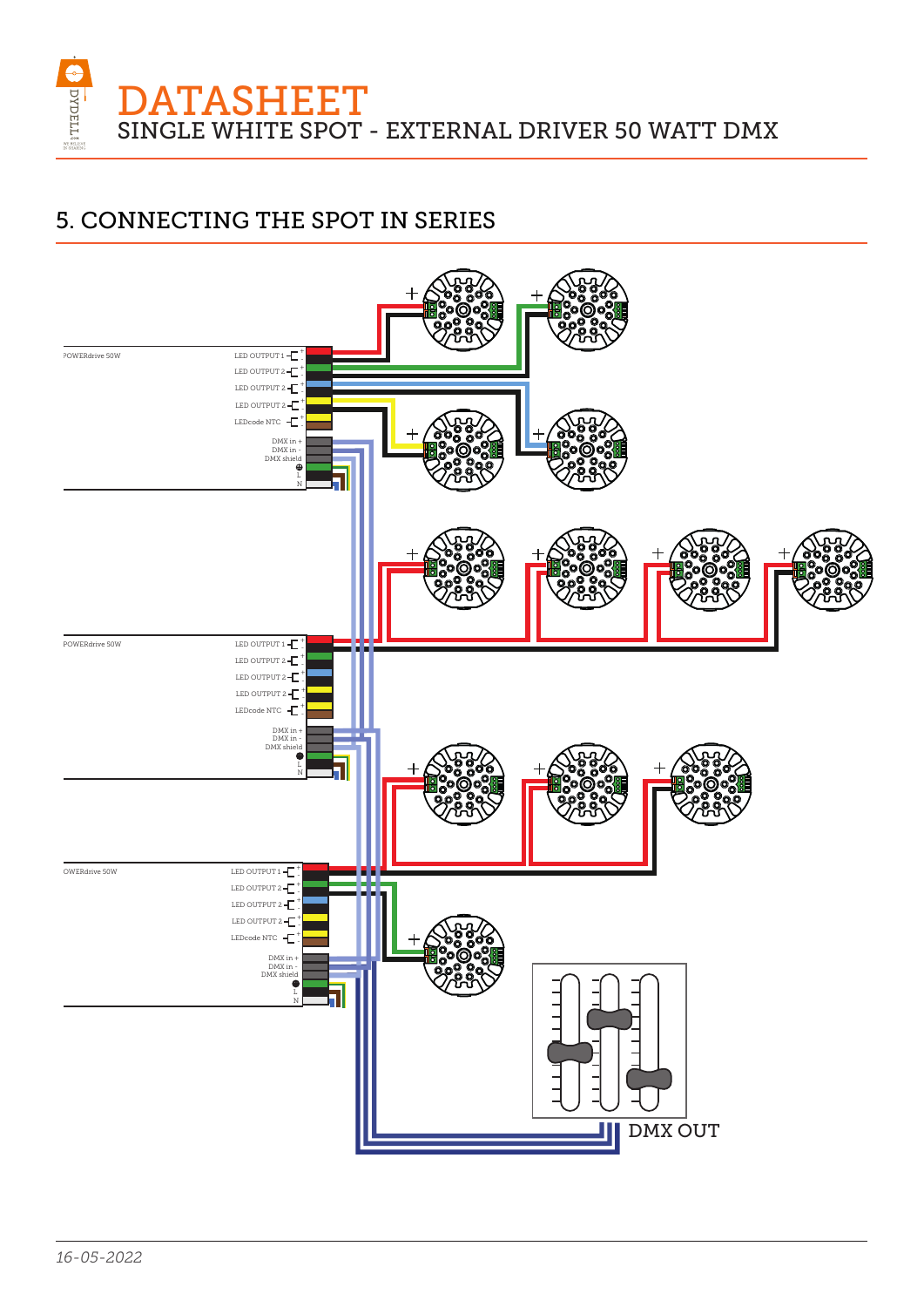

EXTERNAL DRIVER 0 - 10 VOLT

ART. NR. 99-09-013

## 2. EXTERNAL DRIVER 0 - 10 VOLT MECHANICAL DETAILS

Length (L): Typical: 153.1 mm, maximum: 153.6 mm

Width (W): Typical: 76.2 mm, maximum: 76.7 mm

Height (H): Typical: 30.1 mm, maximum: 30.6 mm



#### 3. WIRING INPUT

Solid wire:  $0.5 - 1.5$  mm<sup>2</sup>

Stranded wire: 0.5 - 1.5 mm2

Wire strip length: 9.0 mm

#### 4. WIRING OUTPUT

Stranded wire: 0.5 - 1.5 mm2

Wire strip length: 9.0 mm

9 mm